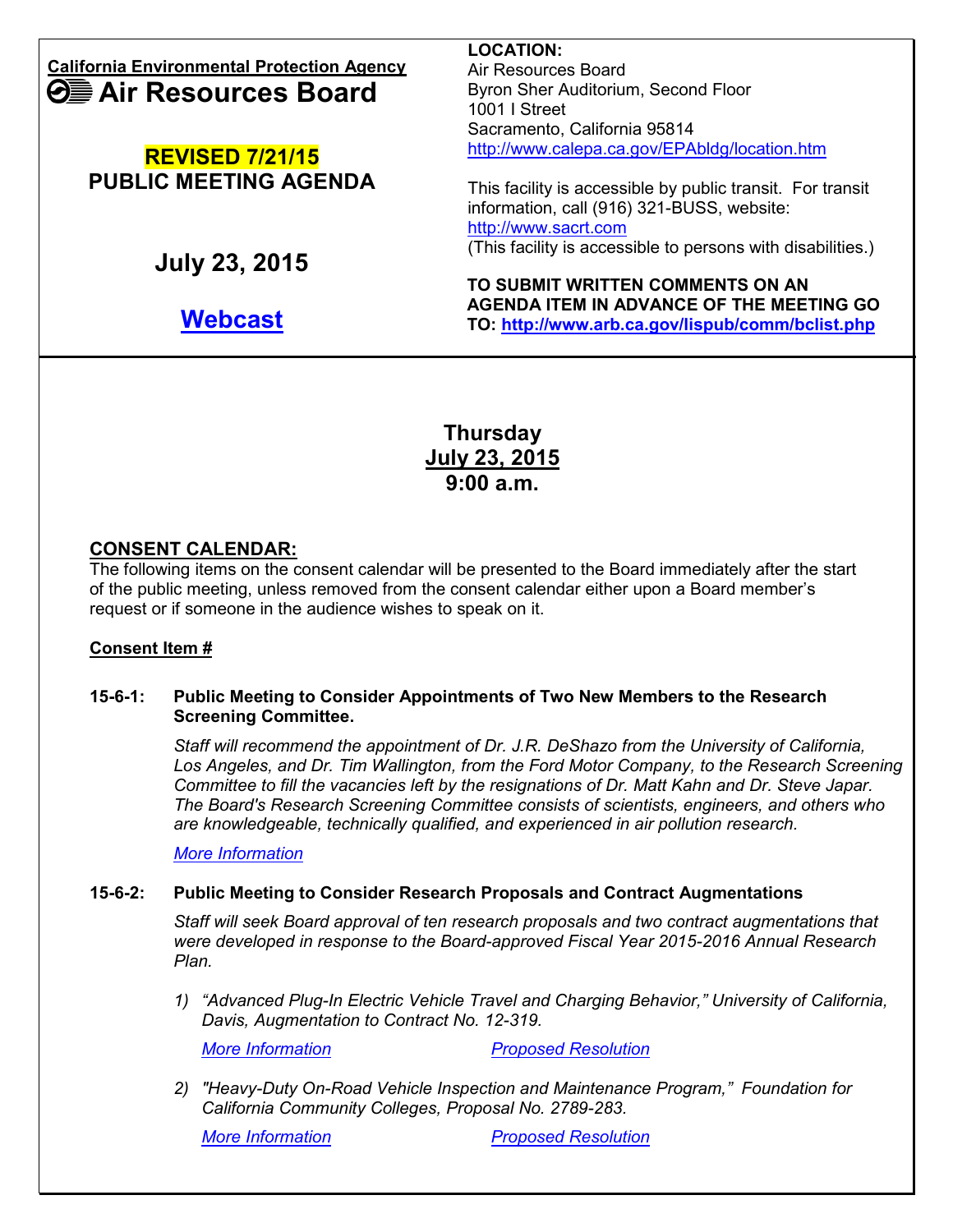- 
- *3) "Designing Vehicle Retirement and Replacement Incentives for Low-Income Households," University of California, Los Angeles, Proposal No. 2790-283.*

*[More Information](http://www.arb.ca.gov/research/apr/apr.htm) [Proposed Resolution](http://www.arb.ca.gov/board/books/2015/072315/prores1526.pdf)*

*4) "Identifying, Evaluating and Selecting Indicators, Indices and Data for Future Monitoring System of the Implementation of Sustainable Communities Strategies," University of California, Los Angeles, Proposal No. 2791-283.*

*[More Information](http://www.arb.ca.gov/research/apr/apr.htm) [Proposed Resolution](http://www.arb.ca.gov/board/books/2015/072315/prores1527.pdf)*

*5) "Assessing the Travel Demand and Co-Benefit Impacts of Affordable TODs," University of California, Berkeley, Proposal No. 2792-283.*

*[More Information](http://www.arb.ca.gov/research/apr/apr.htm) [Proposed Resolution](http://www.arb.ca.gov/board/books/2015/072315/prores1528.pdf)*

*6) "Zero-Carbon Buildings in California: A Feasibility Study," University of California, Berkeley, Proposal No. 2793-283.*

*[More Information](http://www.arb.ca.gov/research/apr/apr.htm) [Proposed Resolution](http://www.arb.ca.gov/board/books/2015/072315/prores1529.pdf)*

*7) "Characterize Physical and Chemical Properties of Manure in California Dairy Systems to Improve Greenhouse Gas Emission Estimates," University of California, Davis, Proposal No. 2794-283.*

*[More Information](http://www.arb.ca.gov/research/apr/apr.htm) [Proposed Resolution](http://www.arb.ca.gov/board/books/2015/072315/prores1530.pdf)*

*8) "Characterize California-specific Cattle Feed Rations and Improve Modeling of Enteric Fermentation for California's Greenhouse Gas Inventory," University of California, Davis, Proposal No. 2795-283.*

*[More Information](http://www.arb.ca.gov/research/apr/apr.htm) [Proposed Resolution](http://www.arb.ca.gov/board/books/2015/072315/prores1531.pdf)*

*9) "Policy and Scenario Analysis for Managing and Mitigating California's F-gas Emissions," University of California, Berkeley, Proposal No. 2796-283.*

*[More Information](http://www.arb.ca.gov/research/apr/apr.htm) [Proposed Resolution](http://www.arb.ca.gov/board/books/2015/072315/prores1532.pdf)*

*10) "Improved Understanding of the Magnitude of Trans-Pacific Long Range Transported Ozone Aloft at California's Coast," San Josè State University, Proposal No. 2797-283.*

*(The attached Proposed Resolution was revised 7/21/15)*

*[More Information](http://www.arb.ca.gov/research/apr/apr.htm) [Revised Proposed Resolution](http://www.arb.ca.gov/board/books/2015/072315/prores1533.pdf)*

*11) "LIDAR Profiling of Ozone in the San Joaquin Valley," National Oceanic and Atmospheric Administration, Proposal No. 2798-283.* 

*(The attached Proposed Resolution was revised 7/21/15)*

*[More Information](http://www.arb.ca.gov/research/apr/apr.htm) [Revised Proposed Resolution](http://www.arb.ca.gov/board/books/2015/072315/prores1534.pdf)*

*12) "Women's Cardiovascular Risk from Particulate Matter Exposure," University of California, Irvine, Augmentation to a pending contract.*

*[More Information](http://www.arb.ca.gov/research/apr/apr.htm) [Proposed Resolution](http://www.arb.ca.gov/board/books/2015/072315/prores1535.pdf)*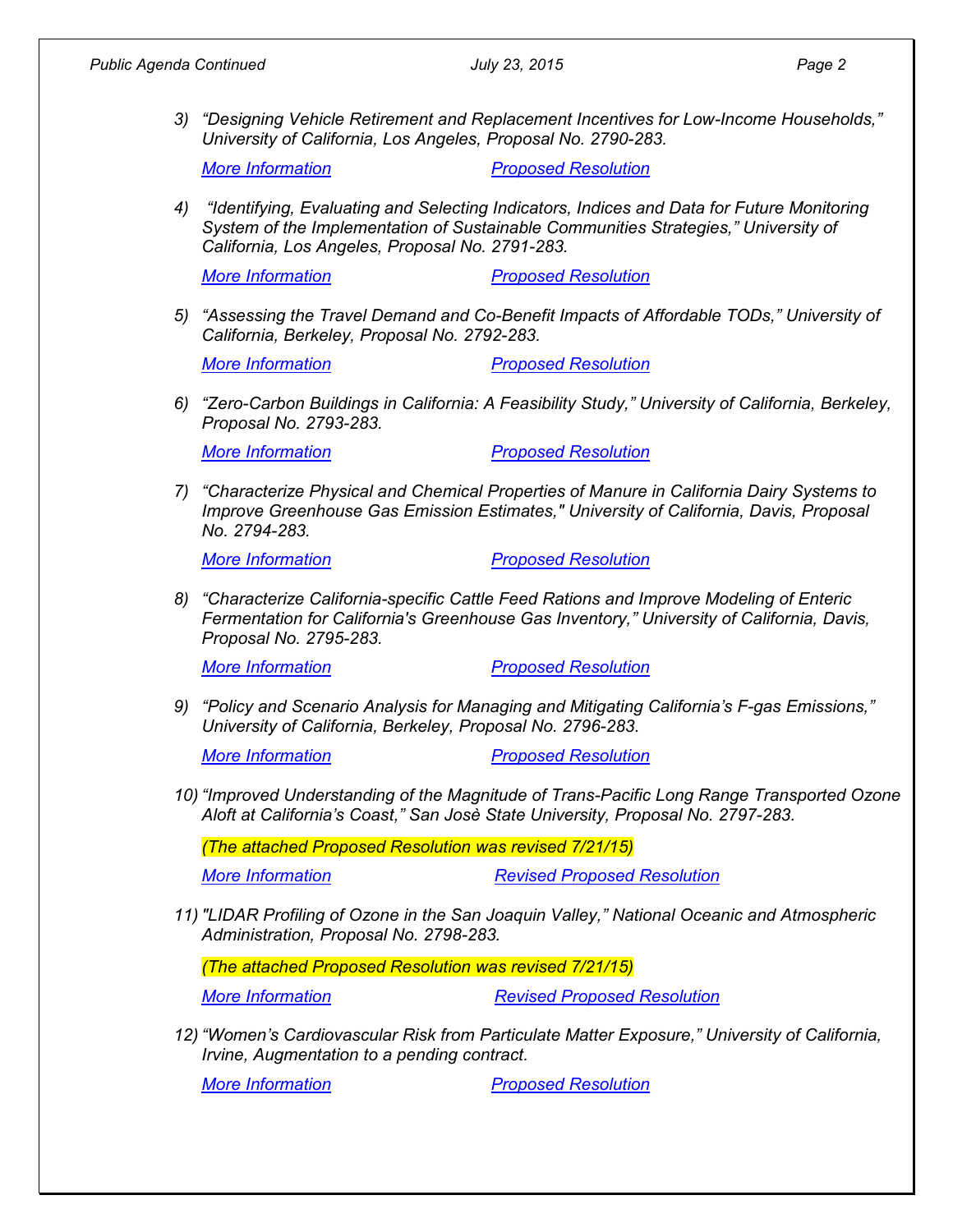#### **15-6-3: Public Meeting to Consider the Transportation Conformity Budgets for the San Joaquin Valley PM2.5 State Implementation Plan Supplement**

*The Board will consider approval of the Transportation Conformity Budgets for the San Joaquin Valley PM2.5 SIP Plan Supplement. If approved, the transportation conformity budgets will be submitted to the United States Environmental Protection Agency as a revision to the California State Implementation Plan.*

*[More Information](http://www.arb.ca.gov/planning/sip/planarea/sanjqnvllysip.htm) [Proposed Resolution](http://www.arb.ca.gov/board/books/2015/072315/prores1539.pdf)*

## **15-6-4: Public Meeting to Consider Submission of Waiver and Authorization Measures**

*The Board will consider approval of the Waiver/Authorization List of all applicable waiver and authorization measures for submission to the United States Environmental Protection Agency for inclusion into the California State Implementation Plan.*

*[More Information](http://www.arb.ca.gov/planning/sip/sip.htm) [Proposed Resolution](http://www.arb.ca.gov/board/books/2015/072315/prores1540.pdf)*

# **DISCUSSION ITEMS:**

**Note:** The following agenda items may be heard in a different order at the Board meeting.

# **Agenda Item #**

# **15-6-10: Public Meeting to Select and Appoint a Vice-Chair**

*The Board will select and appoint a Vice-Chair to act in the absence of the Chairman.*

### **15-6-5: Public Meeting to Consider the Greenhouse Gas Quantification Determination for the Kern Council of Governments' Regional Transportation Plan/Sustainable Communities Strategy**

*The Board will consider action to accept or reject the Kern Council of Governments' (KernCOG) determination that its 2014 Sustainable Communities Strategy, if implemented, would achieve the region's per capita greenhouse gas emissions reduction targets for 2020 and 2035. Staff will present its technical evaluation of the greenhouse gas determination for the 2014 Regional Transporation Plan/Sustainable Communities Strategy adopted by KernCOG on June 19, 2014.*

*[More Information](http://www.arb.ca.gov/cc/sb375/sb375.htm) [Staff Presentation](http://www.arb.ca.gov/board/books/2015/072315/15-6-5pres.pdf)*

### **15-6-8: Public Meeting to Consider the Air Resources Board/California Air Pollution Control Officers Association Risk Management Guidance for Stationary Sources of Air Toxics**

*The Board will consider approval of a joint guidance document developed by the Air Resources Board staff and the California Air Pollution Control Officers Association on risk management policy. The purpose of the guidance is to assist local air districts in administering their air toxics programs, specifically the permitting program (e.g., new and modified sources) and the Assembly Bill 2588 "Hot Spots" program (e.g., risk assessment, notification, risk reduction audits and plans). This guidance uses the Office of Environmental Health Hazard Assessment's updated risk assessment methodology designed to ensure infants and children are explicitly addressed in assessing risk.* 

*[More Information](http://www.arb.ca.gov/toxics/rma/rmaguideline.htm) [Staff Presentation](http://www.arb.ca.gov/board/books/2015/072315/15-6-8pres.pdf)*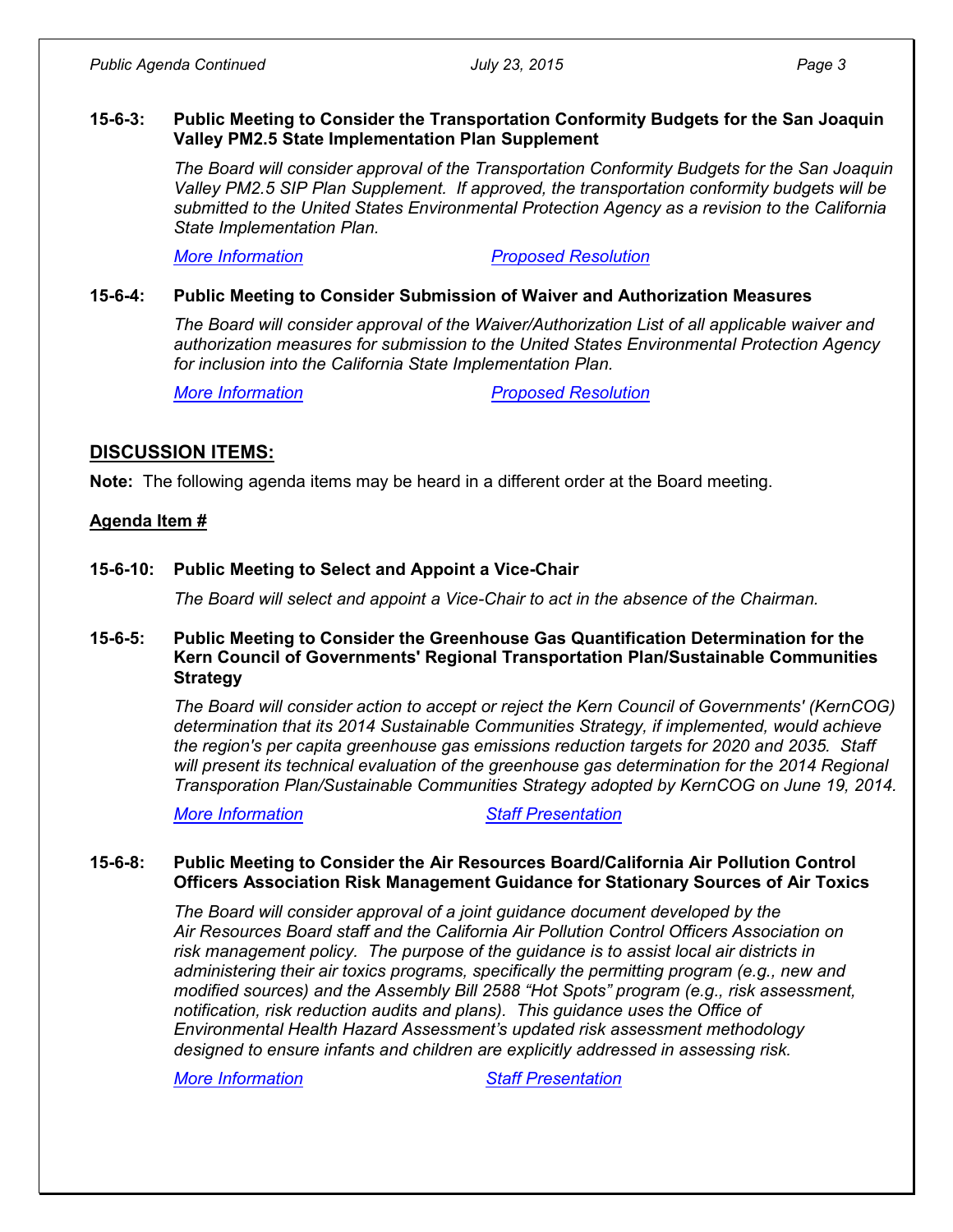#### **15-6-6: Public Meeting to Update the Board on Proposed Federal Phase 2 Greenhouse Gas Standards for Medium- and Heavy-Duty Engines and Vehicles**

*Staff will update the Board on the United States Environmental Protection Agency and National Highway Traffic Safety Administration proposed Phase 2 Greenhouse Gas Standards for Medium- and Heavy-Duty Engines and Vehicles. Staff will present staff's initial assessment of the proposed standards, highlight areas where it could be strengthened, and provide a brief discussion on how the proposed standards support meeting the State's 2030 climate goals.*

*[More Information](http://www.arb.ca.gov/msprog/onroad/caphase2ghg/caphase2ghg.htm) [Staff Presentation](http://www.arb.ca.gov/board/books/2015/072315/15-6-6pres.pdf)*

# **CLOSED SESSION**

*The Board will hold a closed session, as authorized by Government Code section 11126(e), to confer with, and receive advice from, its legal counsel regarding the following pending or potential litigation, and as authorized by Government Code section 11126(a):* 

*American Fuels and Petrochemical Manufacturers, et al. v. Jane O'Keeffe, et al.,* U.S. District Court (D. Ore. Portland), Case No. 3:15-CV-00467.

*CO-AL Transport v. CalEPA/ARB*, U.S. Court of Appeals, Ninth Circuit, Case No. 15-70839.

*Sarah Farley v. California Air Resources Board*, Superior Court of California (Sacramento County), Case No. 34-2015-80002044.

*POET, LLC, et al. v. Corey, et al.,* Superior Court of California (Fresno County), Case No. 09CECG04850; plaintiffs' appeal, California Court of Appeal, Fifth District, Case No. F064045; California Supreme Court, Case No. S213394. [remanded to trial court].

*Rocky Mountain Farmers Union, et al. v. Corey,* U.S. District Court (E.D. Cal. Fresno), Case No. 1:09−CV−02234−LJO−DLB; ARB interlocutory appeal, U.S. Court of Appeals, Ninth Circuit, Case No. 09-CV-02234 [remanded to trial court].

*American Fuels and Petrochemical Manufacturers, et al. v. Corey, et al.,* U.S. District Court (E.D. Cal. Fresno), Case No. 1:10-CV-00163-AWI-GSA; ARB's interlocutory appeal, U.S. Court of Appeals, Ninth Circuit, Case No. 10-CV-00163 [remanded to trial court].

*California Dump Truck Owners Association v. Nichols,* U.S. District Court (E.D. Cal. Sacramento), Case No. 2:11-CV-00384-MCE-GGH; plaintiffs' appeal, U.S. Court of Appeals, Ninth Circuit, Case No. 13-15175.

*Engine Manufacturers Association v. California Air Resources Board,* Sacramento Superior Court, Case No. 34-2010-00082774; ARB's successful appeal, California Court of Appeal, Third District, Case No. C071891 [remanded to the trial court].

*Truck and Engine Manufacturers Association v. California Air Resources Board,* Sacramento Superior Court, Case No. 34-2013-00150733.

*Alliance of Automobile Manufacturers v. California Air Resources Board;* Sacramento Superior Court, Case No. 34-2013-00152974.

*California Chamber of Commerce et al. v. California Air Resources Board,* Sacramento Superior Court, Case No. 34-2012-80001313; plaintiffs' appeal, California Court of Appeal, Third District, Case No. C075930.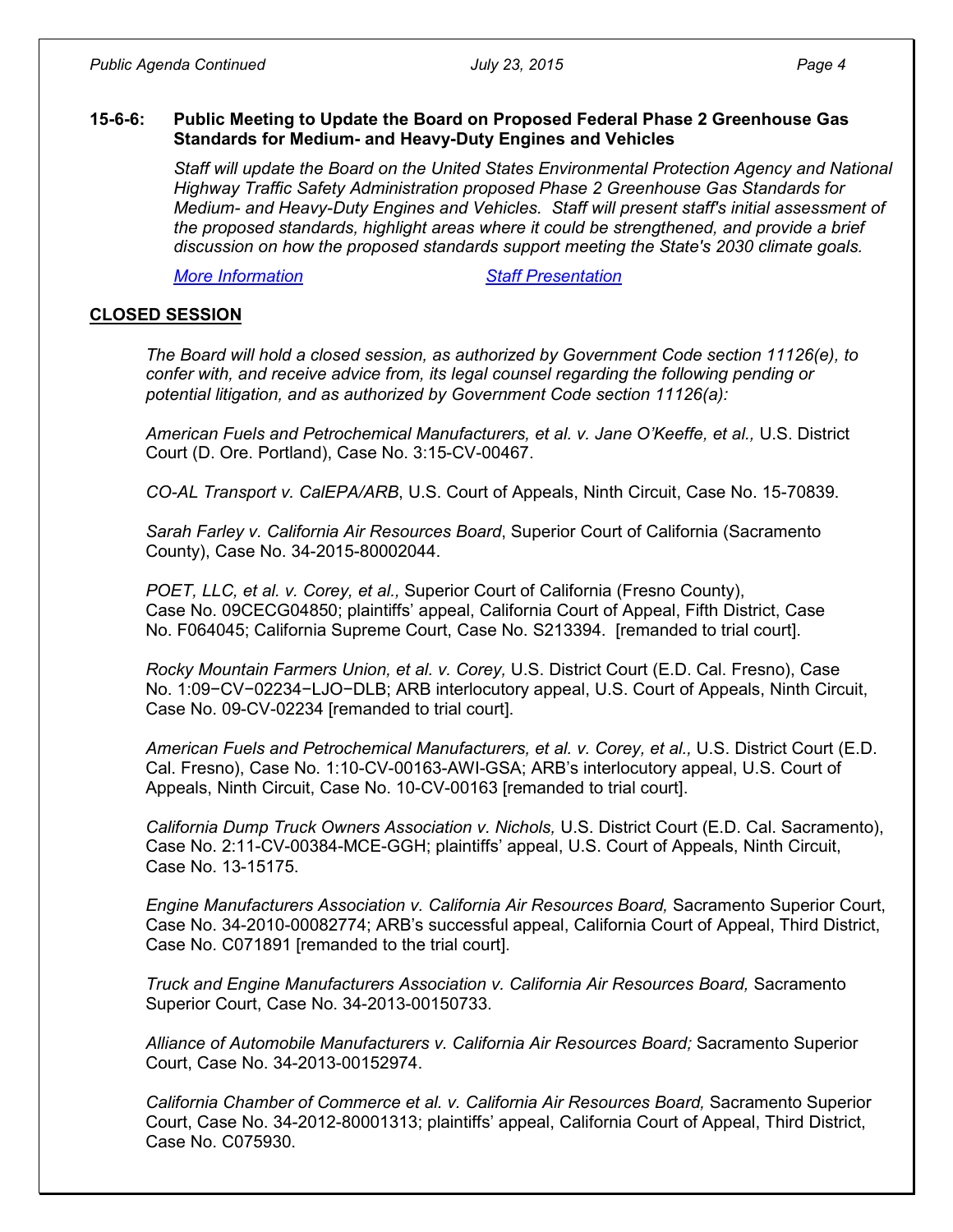*Morning Star Packing Company, et al. v. California Air Resources Board, et al.,* Sacramento Superior Court, Case No. 34-2013-800001464; plaintiffs' appeal, California Court of Appeal, Third District, Case No. C075954.

*Delta Construction Company, et al. v. United States Environmental Protection Agency,* U.S. Court of Appeals, District of Columbia Circuit, Case No. 11-1428.

Alliance for California Business v. Nichols et al., Glenn County Superior Court, Case No. 13CV01232.

*Dalton Trucking, Inc. v. United States Environmental Protection Agency,* U.S. Court of Appeals, District of Columbia Circuit, Case No. 13-1283.

*Owner-Operator Independent Drivers Association Inc. et al. v. Richard W. Corey et al., U.S.* District Court, (E.D. Cal. Fresno) Case No. 1:13-CV-01998-LJO-SAB (transferred by court to E.D.Cal. Sacramento, Case No. 2:14-CV-00186-MCE-AC).

John R. Lawson Rock & Oil, Inc. et al. v. California Air Resources Board et al., Fresno County Superior Court, Case No. 14-CECG01494.

*Transportation Solutions Defense and Education Fund v. California Air Resources Board,* Fresno County Superior Court, Case No. 14CECG01788 (plaintiff's transfer to Sacramento Superior).

California Nozzle Specialists, Inc. v. California Air Resources Board, Los Angeles County Superior Court, Case No. BC564965.

*California Air Resources Board v. BP West Coast Products LLC,* Contra Costa County Superior Court, Case No. C12-00567.

## **OPPORTUNITY FOR MEMBERS OF THE BOARD TO COMMENT ON MATTERS OF INTEREST**

*Board members may identify matters they would like to have noticed for consideration at future meetings and comment on topics of interest; no formal action on these topics will be taken without further notice.*

### **OPEN SESSION TO PROVIDE AN OPPORTUNITY FOR MEMBERS OF THE PUBLIC TO ADDRESS THE BOARD ON SUBJECT MATTERS WITHIN THE JURISDICTION OF THE BOARD**

*Although no formal Board action may be taken, the Board is allowing an opportunity to interested members of the public to address the Board on items of interest that are within the Board's jurisdiction, but that do not specifically appear on the agenda. Each person will be allowed a maximum of three minutes to ensure that everyone has a chance to speak.*

#### **TO ELECTRONICALLY SUBMIT WRITTEN COMMENTS ON AN AGENDA ITEM IN ADVANCE OF THE MEETING GO TO:**

**<http://www.arb.ca.gov/lispub/comm/bclist.php>**

(Note: not all agenda items are available for electronic submittals of written comments.)

# **IF YOU HAVE ANY QUESTIONS, PLEASE CONTACT THE CLERK OF THE BOARD: 1001 I Street, 23rd Floor, Sacramento, California 95814 (916) 322-5594**

**ARB Homepage:** [www.arb.ca.gov](http://www.arb.ca.gov/)